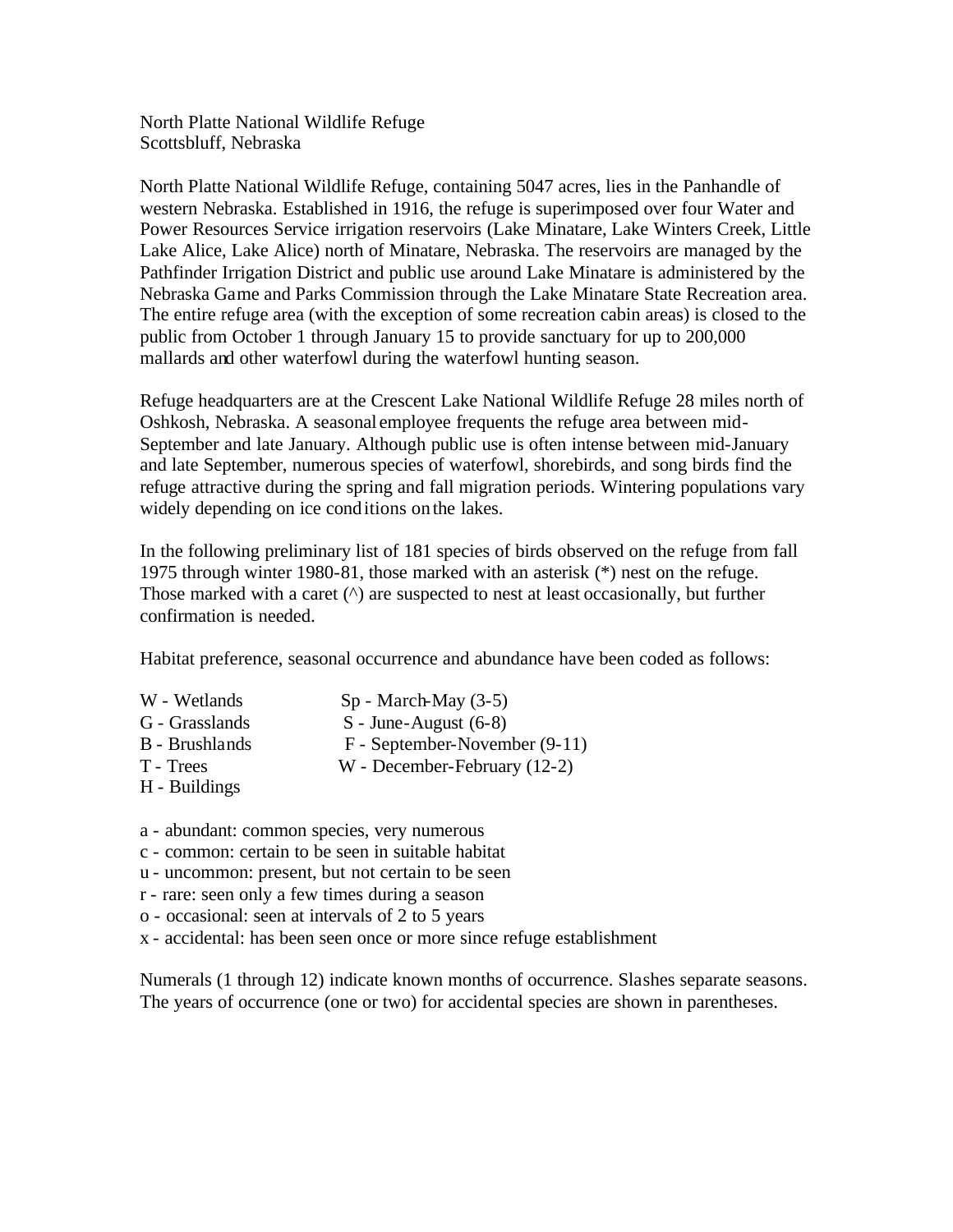| <b>LOONS</b>                                      | Sp                       | S.                           | F                 | W            |
|---------------------------------------------------|--------------------------|------------------------------|-------------------|--------------|
| $\sim$ Common Loon W 5-6/10-11                    | <b>u</b>                 | X                            | u                 |              |
| __ Artic Loon W 10 (1979, 1980)                   | $\overline{\phantom{0}}$ | $\overline{\phantom{0}}$     | X                 | Ξ.           |
| <b>GREBES</b>                                     | Sp                       | S                            | F                 | W            |
| Horned Grebe W $3-5/9-11$                         | u                        | $\blacksquare$               | $\mathbf{C}$      | н.           |
| $\frac{1}{2}$ Eared Grebe W 4-7/8-12              | u                        | 0                            | $\mathbf{C}$      | X            |
| Western Grebe W 3-12                              | $\mathbf{C}$             | u                            | $\mathbf c$       | $\mathbf{O}$ |
| $\Box$ Pied-billed Grebe W 4-11^                  | u                        | u                            | $\mathbf c$       |              |
| <b>PELICANS</b>                                   | Sp                       | S                            | F                 | W            |
| <b>EXECUTE:</b> American White Pelican W 4-5/9-10 | <b>u</b>                 | $\qquad \qquad -$            | u                 | Ξ.           |
| <b>CORMORANTS</b>                                 | Sp                       | S                            | F                 | W            |
| $\quad$ Double-crested Cormorant W 3-11*          | <b>u</b>                 | $\mathbf{C}$                 | u                 |              |
| <b>HERONS AND BITTERNS</b>                        | Sp                       | S                            | $\mathbf F$       | W            |
| Great Blue Heron W 3-11 <sup>*</sup>              | $\mathbf{C}$             | $\mathbf{C}$                 | u                 |              |
| $\equiv$ Great Egret W 5 (1979)                   | X                        |                              | $\qquad \qquad -$ |              |
| $\Box$ Black-crowned Night-Heron W 4-9*           | r                        | r                            | 0                 |              |
| <b>WATERFOWL</b>                                  | Sp                       | S                            | F                 | W            |
| __ Tundra Swan (Whistling Swan) W 11              | $\overline{\phantom{0}}$ | $\overline{\phantom{a}}$     | 0                 |              |
| $\frac{1}{2}$ Trumpeter Swan W 11 (1979)          | $\overline{\phantom{0}}$ |                              | X                 |              |
| Canada Goose W 10-4                               | u                        | $\qquad \qquad \blacksquare$ | u                 | 0            |
| Greater White-fronted Goose W 10                  | $\overline{\phantom{0}}$ | $\overline{\phantom{0}}$     | 0                 |              |
| $\frac{1}{2}$ Snow Goose W 3-4/10-11              | u                        | $\overline{\phantom{a}}$     | r                 |              |
| Ross' Goose W 11                                  | $\overline{\phantom{a}}$ | $\blacksquare$               | 0                 | -            |
| $Mallard W 1-12*$                                 | a                        | u                            | a                 | $\mathbf c$  |
| Gadwall W 3-6/8-1                                 | u                        | 0                            | u                 | 0            |
| $\sim$ Northern Pintail W 3-5/8-1                 | u                        | r                            | u                 | 0            |
| __ Green-winged Teal W 3-5/8-1                    | u                        | r                            | u                 | 0            |
| Blue-winged Teal W 4-10*                          | $\mathbf r$              | $\bf r$                      | $\mathbf r$       |              |
| Cinnamon Teal W 5-6                               | 0                        | o                            |                   |              |
| $\mu$ American Wigeon W 3-6/8-1                   | u                        | $\bf r$                      | u                 | 0            |
| _ Northern Shoveler W 3-7/8-11                    | u                        | r                            | u                 |              |
| Wood Duck W $4-10*$                               | r                        | r                            | r                 |              |
| Redhead W 3-6/9-11                                | u                        | 0                            | $\mathbf c$       |              |
| $\mu$ Ring-necked Duck W 4-5/9-11                 |                          |                              | u                 |              |
| Canvasback W 3-5/9-11                             | u                        | -                            | u                 |              |
| $\_\_\_\$ Lesser Scaup W 3-6/9-11                 | u                        | 0                            | u                 |              |
| $\sim$ Common Goldeneye W 3-5/10-1                | u                        |                              | $\mathbf c$       | u            |
| Barrow's Goldeneye W 11-12 (1979)                 |                          |                              | X                 | X            |
| $\mu$ Bufflehead W 3-5/10-1                       | u                        |                              | c                 | о            |
| $\equiv$ Surf Scoter W 10 (1979)                  | -                        |                              | X                 |              |
| Ruddy Duck W $3-6/9-11$                           | u                        | 0                            | u                 |              |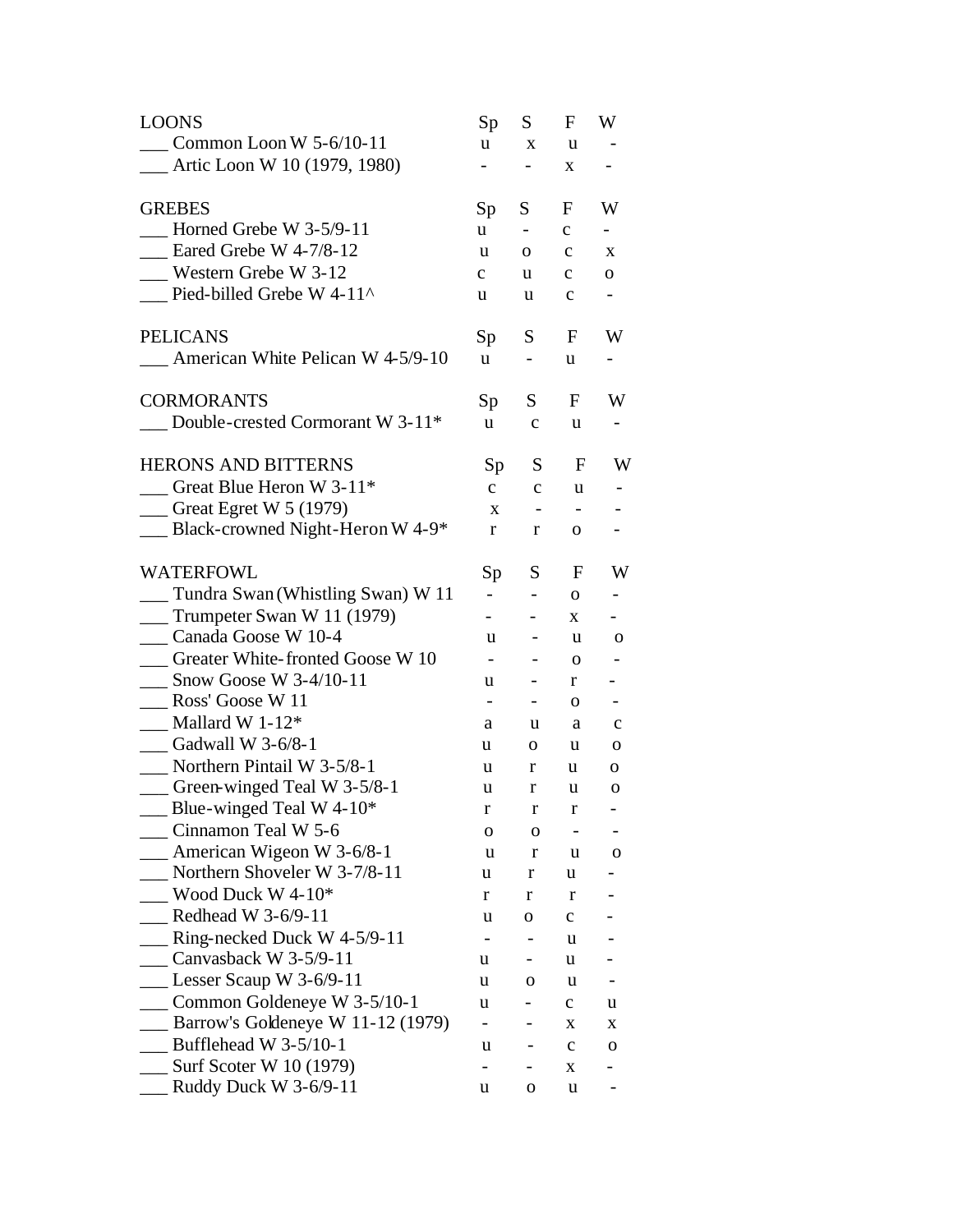| __ Hooded Merganser W 9-12                                            | $\mathbf c$              | u                        | $\mathbf c$                  | 0                            |
|-----------------------------------------------------------------------|--------------------------|--------------------------|------------------------------|------------------------------|
| Red-breasted Merganser W 3-4/9-12                                     | r                        |                          | r                            | 0                            |
| <b>VULTURES</b>                                                       |                          | S                        | F                            | W                            |
| __ Turkey Vulture G 4                                                 | Sp                       |                          |                              |                              |
|                                                                       | $\mathbf{O}$             |                          |                              |                              |
| <b>HAWKS AND FALCONS</b>                                              | Sp                       | S                        | $\mathbf F$                  | W                            |
| Sharp-shinned Hawk TB 12                                              | $\overline{\phantom{0}}$ |                          | $\overline{\phantom{0}}$     | 0                            |
| Red-tailed Hawk TG 1-12^                                              | u                        | u                        | u                            | u                            |
| __ Broad-winged Hawk TG 5                                             | 0                        |                          |                              |                              |
| Swainson's Hawk TG 4                                                  | 0                        |                          | $\overline{\phantom{a}}$     | $\qquad \qquad \blacksquare$ |
| Rough-legged Hawk TG 11-3                                             | r                        |                          | u                            | u                            |
| -Golden Eagle TG 9-12                                                 |                          |                          | r                            | 0                            |
| Bald Eagle TWG 11-4                                                   | u                        | -                        | u                            | u                            |
| Northern Harrier GW 3/9-11                                            | 0                        |                          | u                            |                              |
| $\_\_\_\$ Osprey TWG 4/9-11                                           | 0                        | $\overline{\phantom{0}}$ | $\mathbf{O}$                 |                              |
| Prairie Falcon G 9-11                                                 |                          |                          | r                            |                              |
| Peregrine Falcon GW 10                                                |                          |                          | $\mathbf{O}$                 |                              |
| Merlin TB 9-12                                                        |                          |                          | 0                            | 0                            |
| $\blacksquare$ American Kestrel TG 1-12*                              | u                        | u                        | u                            | u                            |
| <b>GALLINACEOUS BIRDS</b>                                             | Sp                       | S                        | F                            | W                            |
| $\Box$ Sharp-tailed Grouse G 1-12^                                    | r                        | r                        | r                            | r                            |
| __ Northern Bobwhite BT 5-8 (1980)                                    | X                        | X                        | -                            |                              |
| $\frac{1}{2}$ Ring-necked Pheasant 1-12 <sup><math>\land</math></sup> | u                        | u                        | u                            | u                            |
| <b>CRANES</b>                                                         | Sp                       | S                        | F                            | W                            |
| $\_$ Sandhill Crane W 3-4/9-10                                        | $\mathbf{O}$             | $\overline{\phantom{a}}$ | O                            | $\overline{\phantom{0}}$     |
| <b>RAILS</b>                                                          | Sp                       | S                        | F                            | W                            |
| Sora W 6                                                              |                          | $\mathbf{O}$             | $\overline{\phantom{a}}$     |                              |
| American Coot W 3-11 <sup>^</sup>                                     | u                        | r                        | $\mathbf{C}$                 |                              |
| <b>SHOREBIRDS</b>                                                     | Sp                       | S                        | F                            | W                            |
| Semipalmated Plover W 4-5/8-9                                         | $\overline{O}$           | r                        | 0                            |                              |
| Killdeer WG 3-1^                                                      | c                        | u                        | $\mathbf c$                  | r                            |
| Black-bellied Plover W 9-10 (1980)                                    |                          |                          | X                            |                              |
| $\equiv$ Ruddy Turnstone W 9 (1975)                                   |                          |                          | X                            |                              |
| Common Snipe W 4/10                                                   | о                        |                          | 0                            |                              |
| Long-billed Curlew GW 4-5                                             | 0                        |                          | -                            |                              |
| $\_$ Spotted Sandpiper W 5/7-10                                       | u                        | r                        | u                            |                              |
| Solitary Sandpiper W 4                                                | 0                        |                          |                              |                              |
| Greater Yellowlegs W 4-5/8-11                                         | О                        | 0                        | 0                            |                              |
| Lesser Yellowlegs W 4-5/8-10                                          | O                        | 0                        | 0                            |                              |
| Willet W 4-5/7                                                        | о                        | 0                        | $\qquad \qquad \blacksquare$ |                              |
| Pectoral Sandpiper W 9-10                                             |                          |                          | u                            |                              |
|                                                                       |                          |                          |                              |                              |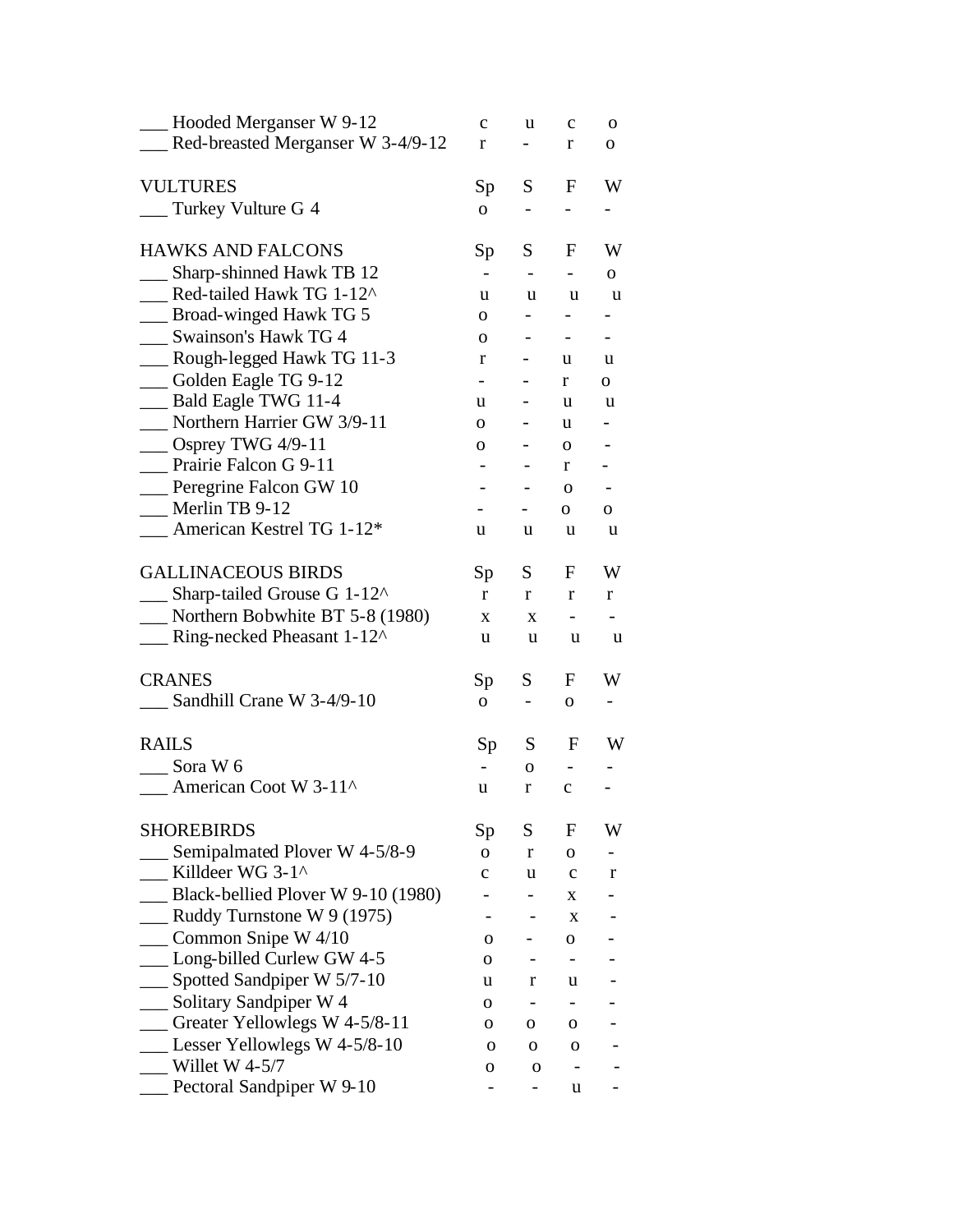| Baird's Sandpiper W 4-5/8-11             | O                        | u                        | $\mathbf c$              |                          |
|------------------------------------------|--------------------------|--------------------------|--------------------------|--------------------------|
| __ Least Sandpiper W 5/8-10              | 0                        | u                        | u                        |                          |
| $\sim$ Dunlin W 1 (1981)                 |                          | $\overline{\phantom{0}}$ |                          | X                        |
| __ Semipalmated Sandpiper W 8-9          |                          | r                        | r                        |                          |
| $\frac{1}{2}$ Western Sandpiper W 4/9    | 0                        | $\overline{\phantom{0}}$ | $\mathbf{O}$             |                          |
| $\equiv$ Sanderling W 8-10               |                          | r                        | u                        |                          |
| __ Long-billed Dowitcher W 4-5           | 0                        | $\overline{\phantom{0}}$ |                          |                          |
| __ Stilt Sandpiper W 8-9                 |                          | r                        | r                        |                          |
| Marbled Godwit W 4/8-9                   | 0                        | 0                        | 0                        |                          |
| __ American Avocet W 4-5/8-10            | r                        | r                        | r                        |                          |
| Wilson's Phalarope W 5-6                 | r                        | r                        | $\overline{\phantom{0}}$ |                          |
| Red-necked Phalarope W 9-10              |                          |                          | $\mathbf 0$              |                          |
| <b>GULLS AND TERNS</b>                   | Sp                       | S                        | $\mathbf F$              | W                        |
| Glaucous Gull W 3                        | $\overline{O}$           | $\overline{\phantom{0}}$ | $\overline{\phantom{0}}$ |                          |
| $\equiv$ Herring Gull W 3-5/9-1          | u                        |                          | u                        | 0                        |
| __ Ring-billed Gull W 3-1                | a                        | u                        | a                        | u                        |
| Franklin's Gull W 4-6/7-10               | u                        | r                        | с                        |                          |
| $\frac{1}{2}$ Bonaparte's Gull W 4/10-11 | 0                        |                          | u                        |                          |
| $\equiv$ Sabine's Gull W 9 (1980)        | $\overline{\phantom{a}}$ |                          | X                        |                          |
| Forster's Tern W $5-6/8-10$              | 0                        | 0                        | 0                        |                          |
| Common Tern W 9                          |                          |                          | 0                        |                          |
| Black Tern W 5-6/9                       | 0                        |                          | $\mathbf 0$              |                          |
| <b>DOVES</b>                             | Sp                       | S                        | F                        | W                        |
| Rock Dove H 1-12                         | r                        | r                        | $\mathbf r$              | r                        |
| Mourning Dove TBG 4-12*                  | u                        | $\mathbf c$              | u                        | 0                        |
| <b>CUCKOOS</b>                           | Sp                       | S                        | $\mathbf F$              | W                        |
| Yellow-billed Cuckoo TB 6-8              |                          | r                        |                          |                          |
| <b>OWLS</b>                              | Sp                       | S                        | F                        | W                        |
| $\equiv$ Eastern Screech-Owl T 6+ ^      |                          | O                        |                          |                          |
| Great Horned Owl T 1-12^                 | u                        | u                        | u                        | u                        |
| <b>GOATSUCKERS</b>                       | Sp                       | $S_{-}$                  | F                        | W                        |
| Common Nighthawk TG 5-8^                 | r                        | r                        |                          |                          |
| <b>KINGFISHERS</b>                       | Sp                       | S                        | F                        | W                        |
| Belted Kingfisher WT 3-5/7-1^            | u                        | u                        | u                        | 0                        |
| <b>WOODPECKERS</b>                       | Sp                       | S                        | F                        | W                        |
| Northern Flicker TB 1-12*                | u                        | u                        | u                        | u                        |
| Red-headed Woodpecker T 5-9^             | r                        | r                        | -                        |                          |
| __ Yellow-bellied Sapsucker T 10         |                          |                          | 0                        | $\overline{\phantom{0}}$ |
| Hairy Woodpecker T 1                     |                          |                          |                          | X.                       |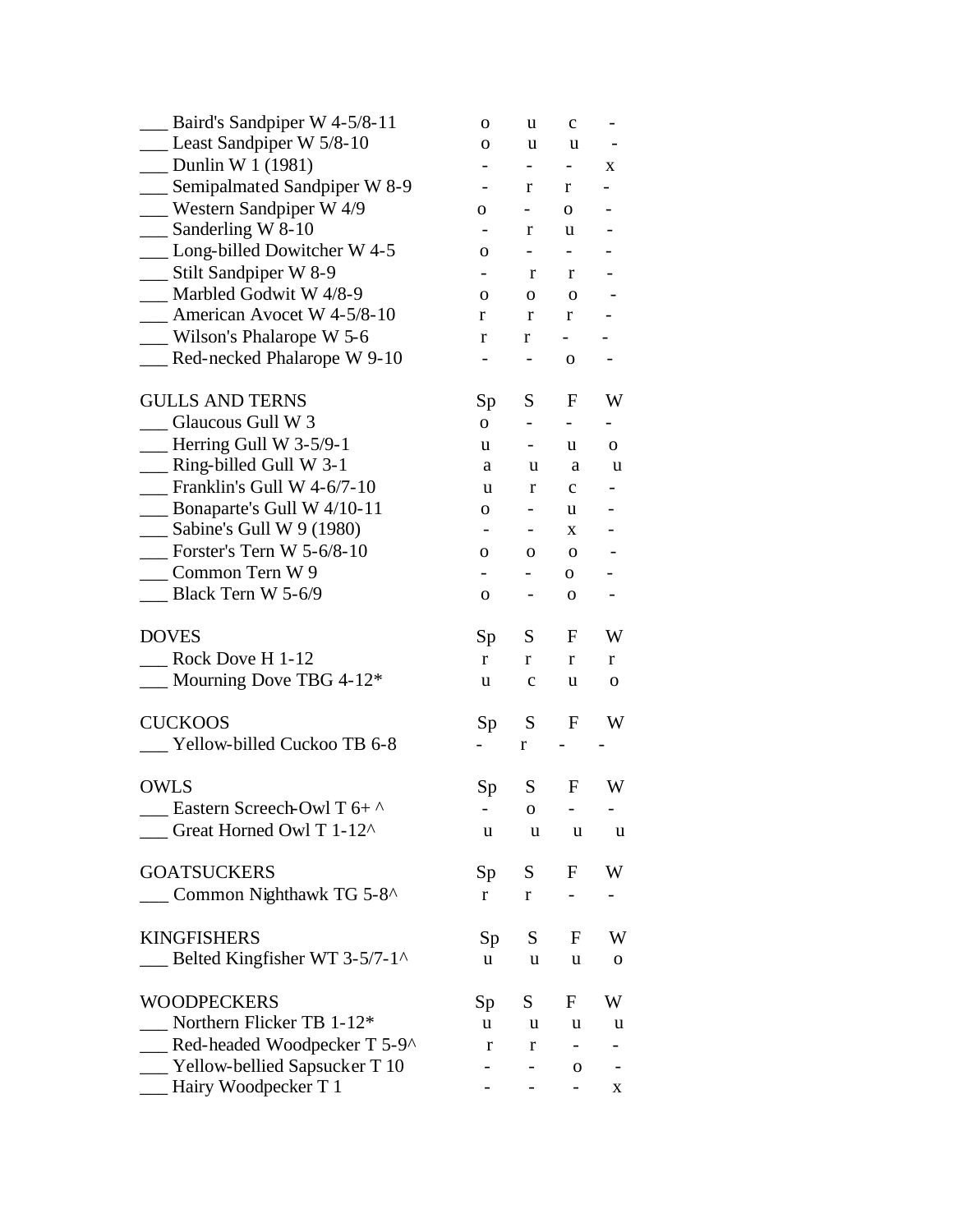| $\Box$ Downy Woodpecker TB 1-12*          | u                        | u                        | u                        | u                            |
|-------------------------------------------|--------------------------|--------------------------|--------------------------|------------------------------|
| <b>FLYCATCHERS</b>                        | Sp                       | S                        | F                        | W                            |
| Eastern Kingbird TBG 5-9^                 | u                        | u                        | u                        |                              |
| <b>Western Kingbird TBG 5-8^</b>          | u                        | $\mathbf c$              | $\overline{\phantom{a}}$ |                              |
| __ Gassin's Kingbird T 9                  |                          | $\overline{\phantom{a}}$ | 0                        |                              |
| Say's Phoebe BG 4-5/7-9                   | u                        | r                        | r                        |                              |
| Least Flycatcher T 5                      | 0                        | -                        |                          |                              |
| <b>Western Pewee T 5-8^</b>               | $\mathbf{C}$             | $\mathbf{C}$             | $\overline{\phantom{0}}$ |                              |
| <b>LARKS</b>                              | Sp                       | S                        | $\mathbf{F}$             | W                            |
| Horned Lark G 1-12*                       | $\mathbf{C}$             | u                        | $\mathbf c$              | $\mathbf c$                  |
| <b>SWALLOWS</b>                           | Sp                       | S                        | F                        | W                            |
| _Violet-green Swallow T 5                 | $\mathbf 0$              | $\overline{\phantom{a}}$ |                          |                              |
| Tree Swallow T 4-10*                      | u                        | u                        | 0                        |                              |
| Bank Swallow GTW 5/8-9                    | $\mathbf 0$              | $\mathbf{O}$             | $\mathbf 0$              |                              |
| ____ Northern Rough-winged Swallow TW 5-7 | r                        | u                        |                          |                              |
| $\frac{1}{2}$ Barn Swallow HTW 4-10*      | u                        | $\mathbf{C}$             | u                        |                              |
| $\Box$ Cliff Swallow GW 5-8*              | u                        | $\mathbf c$              |                          |                              |
| <b>JAYS AND CROWS</b>                     | Sp                       | S                        | F                        | W                            |
| <b>EXECUTE:</b> Blue Jay T 5/9-12*        | $\mathbf{r}$             | $\overline{\phantom{0}}$ | r                        | $\mathbf 0$                  |
| $\_\_\$ Black-billed Magpie TG 1-12*      | $\mathbf c$              | $\mathbf c$              | $\mathbf c$              | $\mathbf c$                  |
| $\_\_\_\$ American Crow TG 1-12*          | $\mathbf c$              | $\mathbf c$              | $\mathbf c$              | $\mathbf c$                  |
| $\frac{1}{2}$ Pinon Jay T 11 (1975)       | $\overline{\phantom{0}}$ | $\overline{\phantom{0}}$ | $\mathbf X$              | $\qquad \qquad \blacksquare$ |
| <b>CHICKADEES</b>                         | Sp                       | S                        | F                        | W                            |
| Black-capped Chickadee T 1-12*            | $\mathbf{C}$             | $\mathbf c$              | $\mathbf c$              | $\mathbf c$                  |
| <b>NUTHATCHES</b>                         | Sp                       | S                        | F                        | W                            |
| White-breasted Nuthatch T 3/7-9           | O                        | $\mathbf{O}$             | $\mathbf{O}$             | -                            |
| Red-breasted Nuthatch T 9                 |                          |                          | 0                        |                              |
| <b>CREEPERS</b>                           | Sp                       | S F                      |                          | <b>W</b>                     |
| $\frac{1}{2}$ Brown Creeper T 11          | $\overline{\phantom{0}}$ | $\sim$                   | $\mathbf{O}$             |                              |
| <b>WRENS</b>                              | Sp                       | S                        | F W                      |                              |
| $\qquad$ House Wren TB 4-9*               | $\mathbf{C}$             | $\mathbf{c}$             | u                        |                              |
| Rock Wren G 9                             |                          | $\qquad \qquad -$        | $\mathbf{O}$             |                              |
| <b>THRASHERS</b>                          | Sp                       | S                        | F W                      |                              |
| $\_\_\_\$ Brown Thrasher TB 5-9*          | u —                      | u                        | $r_{\rm}$                | $\overline{\phantom{a}}$     |
| KINGLETS AND THRUSHES                     | Sp                       | S                        |                          | F W                          |
| American Robin T 1-12*                    | u —                      | u                        | u                        | ${\bf O}$                    |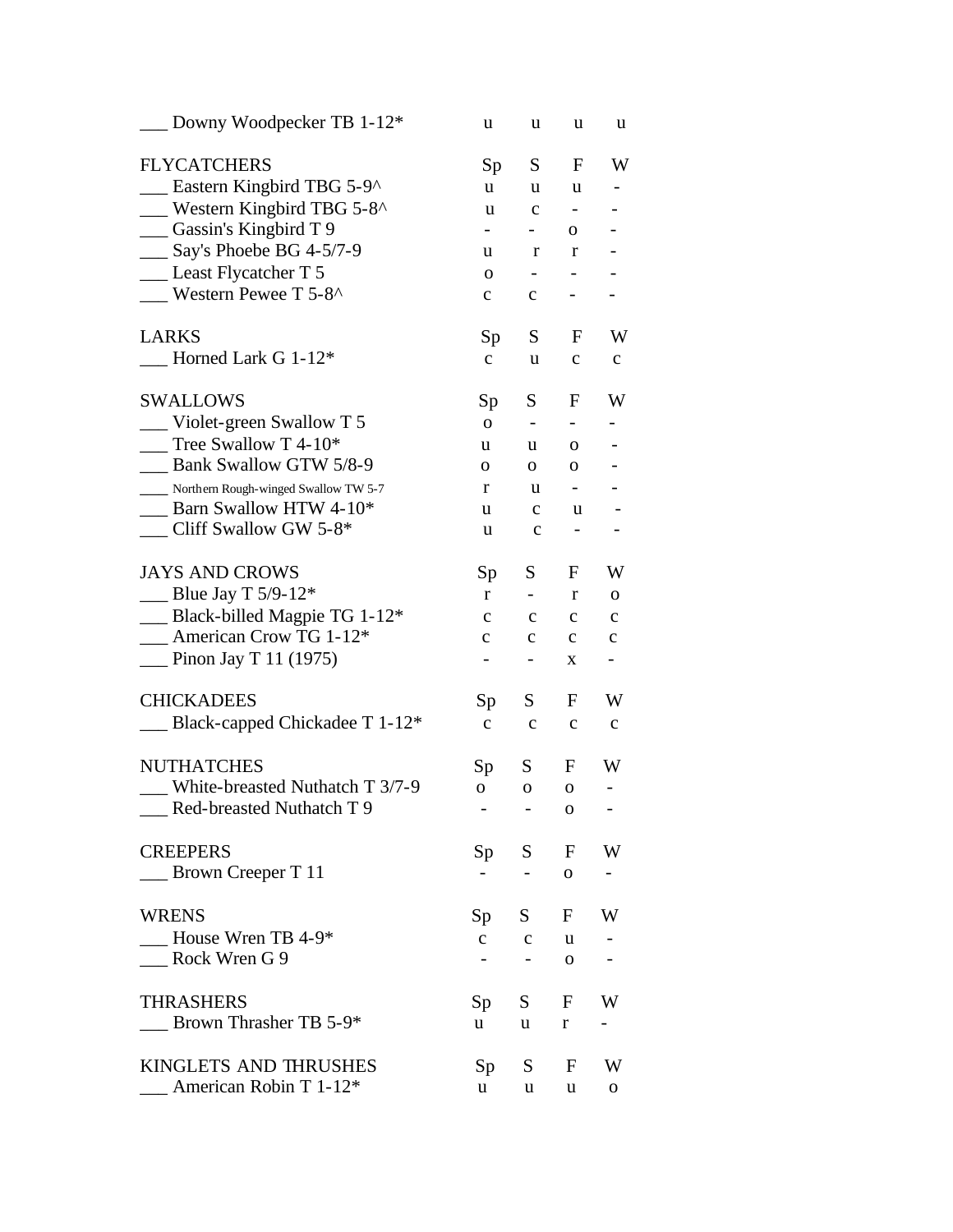| $\equiv$ Varied Thrush TB 9 (1980)           |                          |                                 | X                        |                          |
|----------------------------------------------|--------------------------|---------------------------------|--------------------------|--------------------------|
| Hermit Thrush TB 10                          |                          |                                 | 0                        |                          |
| Swainson's Thrush TB 5                       | 0                        | $\overline{\phantom{0}}$        | $\overline{\phantom{0}}$ |                          |
| Eastern Bluebird TG 4                        | $\mathbf{O}$             | $ -$                            | $\sim$                   |                          |
| Mountain Bluebird TG 3/10-11                 | $\Omega$                 | $\sim$ 100 $\sim$               | $\Omega$                 |                          |
| _ Townsend's Solitaire T 3/9-10              | 0                        |                                 | $\Omega$                 |                          |
| __ Ruby-crowned Kinglet TB 10-11             |                          |                                 | u                        |                          |
| <b>PIPITS</b>                                | Sp                       | S                               | F                        | W                        |
| American Pipit WG 5/9-11                     | u                        | $\overline{\phantom{0}}$        | u                        |                          |
| <b>SHRIKES</b>                               | Sp                       | S.                              | F                        | W                        |
| Northern Shrike GTB 10-3                     | r                        | $\overline{\phantom{0}}$        | r                        | $\mathbf{r}$             |
| Loggerhead Shrike TB 5-8^                    | u                        | u                               | $\overline{\phantom{0}}$ |                          |
| <b>STARLINGS</b>                             | Sp                       | S                               | F                        | W                        |
| European Starling TGH 1-12*                  | $\mathbf{C}$             | $\mathbf{C}$                    | a                        | u                        |
| <b>VIREOS</b>                                | Sp                       | S.                              | $\mathbf{F}$             | W                        |
| $\equiv$ Red-eyed Vireo T 5-6/9^             | 0                        | r                               | $\overline{O}$           |                          |
| $\frac{1}{2}$ Warbling Vireo T 5-7*          | О.                       | u                               | $\overline{\phantom{0}}$ |                          |
| <b>WOOD WARBLERS</b>                         | Sp                       | $S_{-}$                         | F                        | W                        |
| $\blacksquare$ Yellow Warbler TB 5-7*        | u                        | u                               | $\overline{\phantom{a}}$ | $\overline{\phantom{0}}$ |
| $\frac{1}{2}$ Yellow-rumped Warbler T 5/9-11 | u                        | $\sim$                          | u                        |                          |
| Common Yellowthroat W 5-7^                   | r                        | r                               | $\equiv$                 |                          |
| Yellow-breasted Chat B 5                     | 0                        | $\frac{1}{2}$ and $\frac{1}{2}$ | $\overline{\phantom{a}}$ |                          |
| __ Wilson's Warbler TB 9                     | $\overline{\phantom{0}}$ | $\sim 100$                      | r                        |                          |
| <b>Example 2</b> American Redstart TB 5      | 0                        |                                 | $\overline{\phantom{0}}$ |                          |
| <b>WEAVER FINCHES</b>                        | Sp                       | S                               | $\mathbf{F}$             | W                        |
| - House Sparrow HTB 1-12*                    | $\mathbf{C}$             | $\mathbf{C}$                    | $\mathbf{C}$             | $\mathbf{C}$             |
| <b>BLACKBIRDS AND ORIOLES</b>                | Sp                       | S.                              | F                        | W                        |
| Bobolink G 9                                 | $\overline{\phantom{0}}$ |                                 | $\mathbf{O}$             |                          |
| Western Meadowlark G 1-12 <sup>*</sup>       | $\mathbf{C}$             | $\mathbf{C}$                    | $\mathbf{C}$             | u                        |
| Yellow-headed Blackbird WG 5-6/9             | r                        | r                               | 0                        |                          |
| $\blacksquare$ Red-winged Blackbird WG 3-11* | u                        | u                               | u                        |                          |
| Orchard Oriole T 5-7*                        | u                        | u                               |                          |                          |
| $\blacksquare$ Northern Oriole T 5-8*        | u                        | $\mathbf c$                     | $\overline{\phantom{0}}$ |                          |
| Brewer's Blackbird G 9                       |                          | $\overline{\phantom{0}}$        | О.                       |                          |
| Common Grackle T $4-10*$                     | u                        | a                               | a                        |                          |
| Brown-headed Cowbird GBT 5-7*                | u                        | u                               |                          |                          |
| <b>GROSBEAKS AND SPARROWS</b>                | Sp <sub>1</sub>          | S.                              | F                        | W                        |
| Western Tanager T 5 (197?)                   | $\overline{O}$           |                                 |                          |                          |